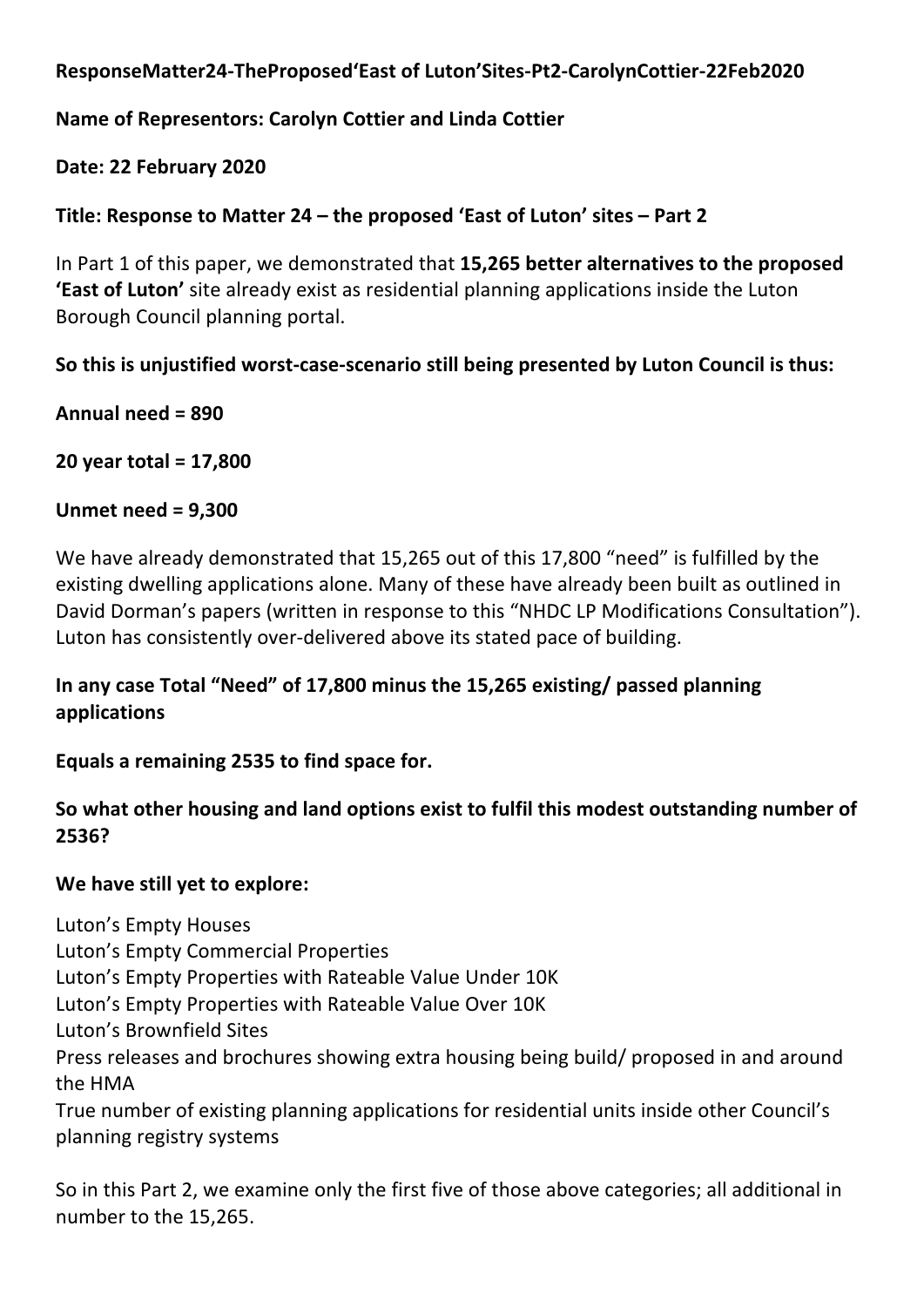Additional land announced via any Press releases and brochures that show extra housing being proposed in and around the HMA, as well as the number of existing planning applications for residential units inside other Council's planning registry systems isn't examined here in Part 2 however. We will address these in other papers; to be sent in by other researchers.

Why are these five further sources of land better alternatives than the 'East of Luton' Site?

They are all better alternatives for the following reasons:

- They are brownfield sites and therefore they do not require the demonstration of exceptional circumstances to be statutorily released.
- They therefore do not require resolution of difficulties relating to this.
- There is no need for declassification and down-grading of any Green Belt to get them approved.
- Indeed as 15,265 already exist as planning applications for residential developments, many of these sites have already had permission granted or have already been built.
- There are also some significant additional brown field sites that are listed upon the Luton Brownfield Register but which are yet to have any planning applications attached to them. So these are still available and have not already been listed amongst our 15,265 listings from the Planning Portal previously.
- There are such a large number that they fulfil well in excess of Luton's stated total housing need.

# **Section 1: Empty Houses**

# **Does the National Planning Policy Framework encourage the identification of empty housing and commercial buildings?**

The answer is YES.

In NPPF 51 it states that Local planning authorities should identify and bring back into residential use empty housing and buildings in line with local housing and empty homes strategies.

NPPF 51 also goes so far as to say that LPA should where appropriate, acquire properties under compulsory purchase powers.

It also states in this paragraph that the LPA should normally approve planning applications for change to residential use and any associated development from commercial buildings (currently in the B use classes) where there is an identified need for additional housing in that area, provided that there are not strong economic reasons why such development would be inappropriate.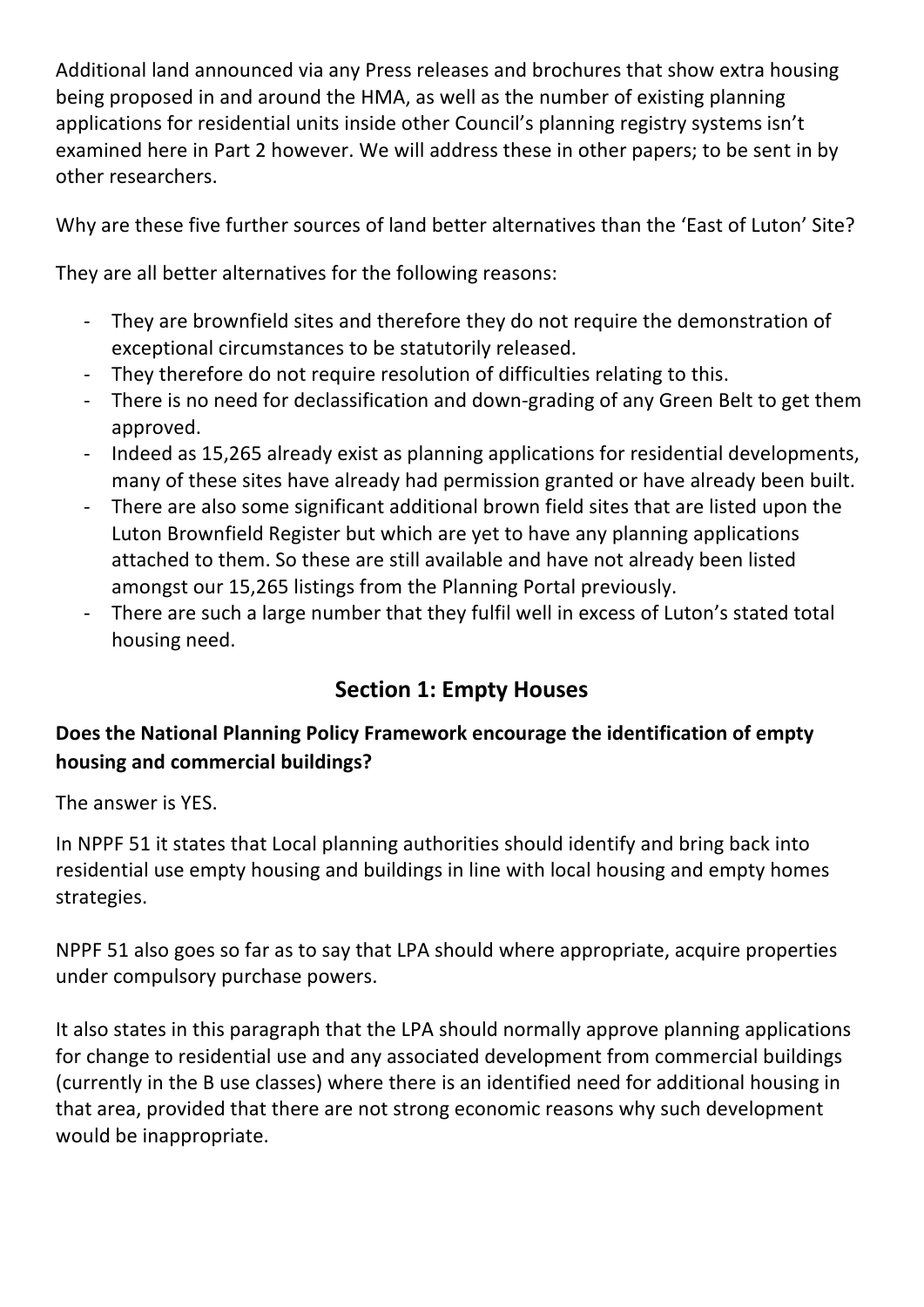So we will now look at how many Empty Residential Properties Luton has and what figures are also given in Luton's Empty Housing Strategies for them having been brought back into use.

Luton Borough Council Empty Homes Strategy 2015-2020 unhelpfully doesn't have a publication date, but in amongst the contents on page 8 (not that the pages are numbered how sloppy can councils get?) - para 2.13 it states that in March 2015 there were 987 empty properties in Luton of which 173 had been empty for 6 months. It further states that this was lower than the Feb 2014 figure which was 1,385.

Luton Borough Council Empty Homes Strategy 2015-2020 Is available here: https://www.luton.gov.uk/Housing/Lists/LutonDocuments/PDF/Appendix%20A%20- %20New%20Empty%20Homes%20Strategy.pdf

In the current 2019-2022 Housing strategy paper published by LBC there is a small paragraph on empty homes which states:

"**We estimate that there were 427 homes in Luton in October 2018 which had been empty for at least six months. Empty Homes have always been a part of Luton's housing policy, and we aim to bring 20 homes per year back into use through liaison with owners and use of local government powers such as compulsory purchase and empty dwelling management orders. The current Empty Homes Strategy is being updated."**

So since the figure given in 2019-2022 is merely an estimate and inquiries revealed that Luton did not have any more recent Empty Housing List than the one produced in 2012 [This list is sent as part of our "Resource and Reference Library" via email as far too lengthy to print].

We choose to take the former figure of 1,385 from February 2014 as it is apparently not an estimate.

So it does seem that the number of empty homes is decreasing, partly by some actions from LBC which aims to refurbish around 20 homes a year, and partly through actions by other organisations e.g. (I imagine) private landlords etc.

I wrote on the 12th of February to Cllr Tom Shaw the Housing Portfolio Manager for Luton Council, asking him for the latest Empty Housing Register.

See the attached Appendix for copies of this correspondence.

The conclusion that was derived from this exercise, was that Council could not offer a more updated version of the Empty Housing Register than the one they had issued as part of the answer to a Freedom of Information Request back in July 2012.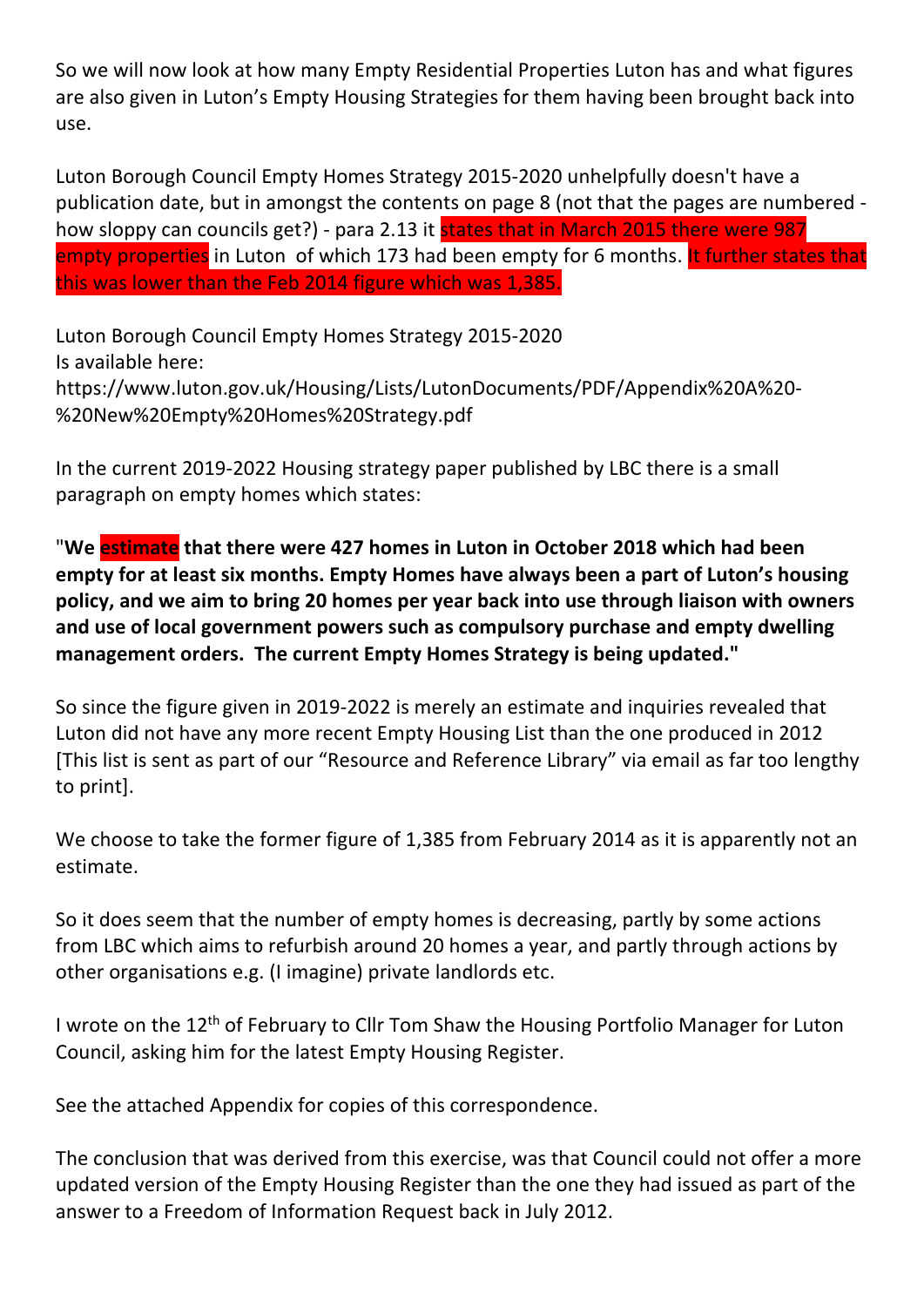In "FOI 165 empty properties-(LBC-FOIR17Jul2012)" there were listed by address and postal code a total of 722 empty properties.

# **Section 2: Empty Commercial Properties**

We will now move onto to explore what alternatives are available by way of; Luton's Empty Commercial Properties Luton's Empty Properties with Rateable Value Under 10K Luton's Empty Properties with Rateable Value Over 10K

There are downloadable spreadsheets on this Council's website. Below is pasted directly from that page.

https://www.luton.gov.uk/Business/Business%20rates/Pages/Empty-properties-and-rateable-value-reports.aspx

# **Empty properties and rateable value reports**

We receive a high volume of Freedom of Information requests for information relating to business accounts in credit, rate relief and empty properties (with rateable values).

So that we can reduce the number of requests processed we are now making the data available on this page.

However, please note following an Information Commissioner's Office (ICO) decision in February 2017, we will no longer be publishing data in relation to accounts in credit.

The information will be available quarterly. The data is currently as at 2 December 2019.

We also receive requests for ratepayers / occupancy of commercial properties.

These requests will no longer be dealt with under the Freedom of Information Act as they are deemed to be business as usual requests.

Such requests can be made by emailing revenues@luton.gov.uk.

# **Downloads**

П

- **Empty commercial properties ( 474.5 kB )**
- **Commercial properties with a rateable value under 10k (including reliefs) ( 1.4 MB )**
- **Commercial properties with a rateable value over 10k (including reliefs) ( 1.3 MB )**

https://www.luton.gov.uk/Business/Lists/LutonDocuments/Excel/Empty-commercialproperties.xls

https://www.luton.gov.uk/Business/Lists/LutonDocuments/Excel/Commercial-propertieswith-a-rateable-value-under-10k-(including-reliefs).xls

https://www.luton.gov.uk/Business/Lists/LutonDocuments/Excel/Commercial-propertieswith-a-rateable-value-over-10k-(including-reliefs).xls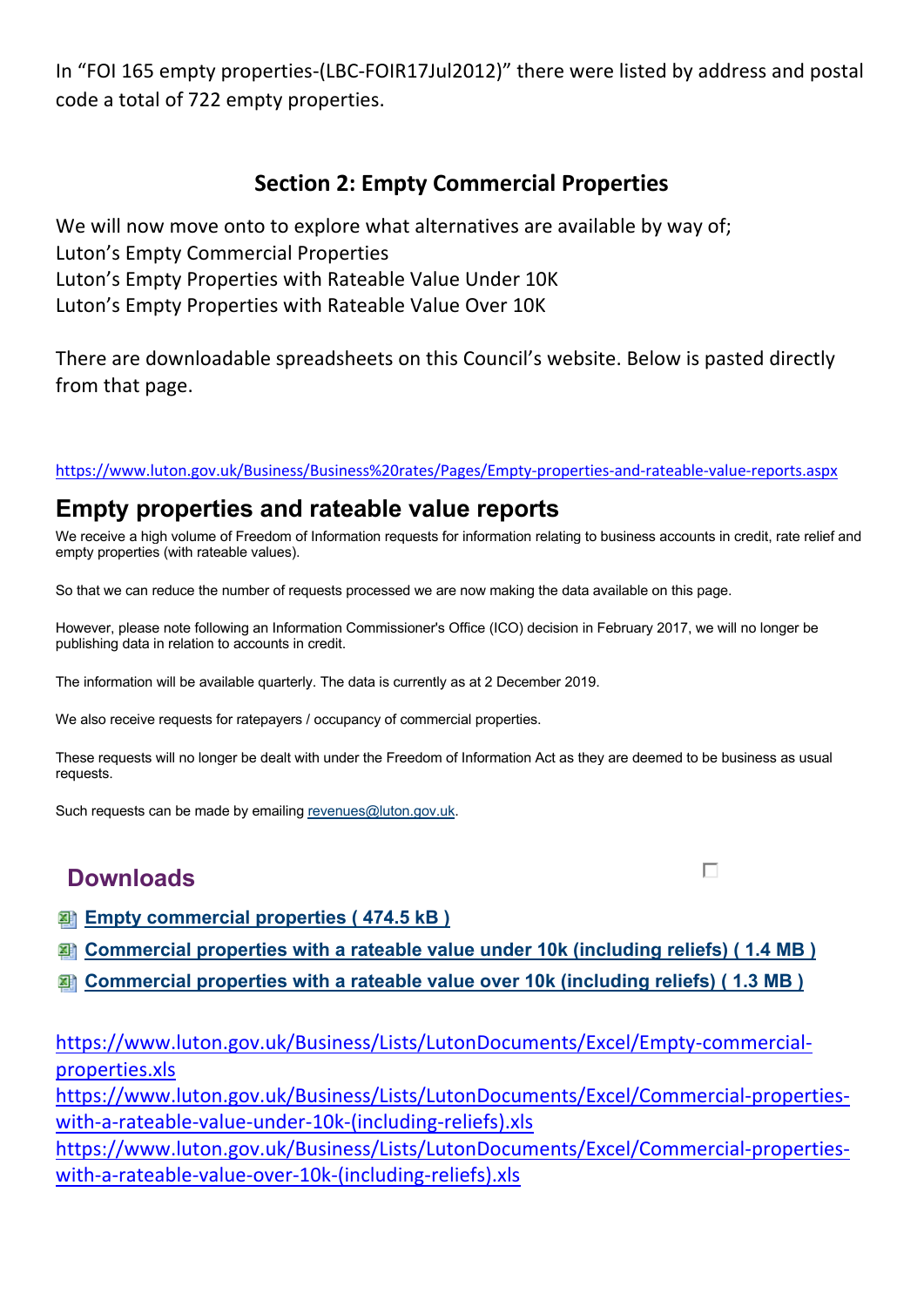There are **1,456** properties listed in the first Empty Commercial Properties List and they are of various sizes.

Additionally there **3,376** Empty Commercial Properties with Rateable Value under £10,000. Additionally again there are **2412** Empty Commercial Properties with Rateable Value over £10,000.

All would hold more than one dwelling within them, especially the much larger properties with rateable value over £10,000 – these will hold many dwellings.

The exact sizes and how many dwellings each could be converted into, should be as part of this Hearing since it relates to the soundness issue of the OAN and Luton's "need". Leaving it unexplored is allowing the HELAA to remain unmade.

And leaving the HELAA unmade is to allow the Plans for both Luton and by default NHDC, to

be uninformed, inaccurate and out-of-date.

We should at the very least know the overall number.

# **SECTION 3: The Brownfield Land Register December 2019**

## **Brownfield Land Register**

December 2019 **Local Plans Team | Place and Infrastructure** 2 of 16 Brownfield Land Register v1.0 – December 2019

They say that the Local Plans Team for Place and Infrastructure have already applied filters and that any of the sites listed upon the Brownfield Register would have already met the following criteria:

#### "**Site Selection**

The 2019 Strategic Housing Land Availability Assessment (SHLAA) was used to identify relevant land. This is the source recommended by national guidance on the production of brownfield land registers.

All of the sites from its appendix 2 were filtered to select those that met all of the following criteria:

- 1. comprise previously developed (brownfield) land
- 2. assessed as being suitable for residential development and
- 3. available now or have a reasonable prospect of becoming available in the next 15 years
- 4. achievable now or have a reasonable prospect of becoming achievable in the next 15 years "

Part 1 of the Brownfield Register lists how many dwellings could fit upon the land sites from minimum to maximum dwelling capacity. Luton has chosen not to disclose Part 2 of the register however, so there are even more hidden in there!

Of those disclosed, the number of dwellings is stated as being **from 6050 to 6670**.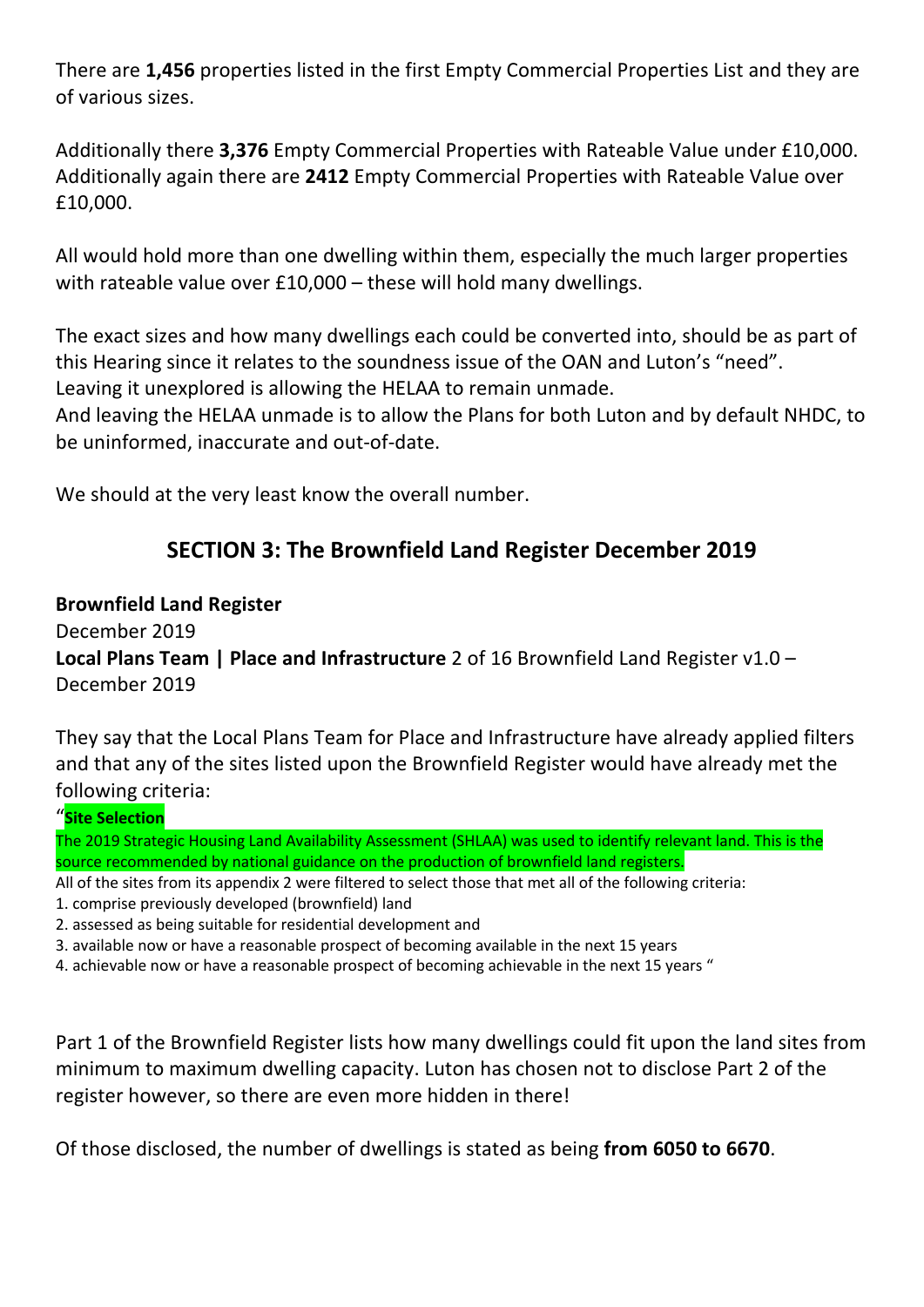Although there are a total of 107 sites upon the brownfield register with dwelling capacity totalling **from 6050 to 6670**, many sites have planning portal reference numbers attached to them already.

I have not gone through these and checked them individually up against our residential planning application list and seen whether or not these brownfield sites are already listed in the Luton Planning portal as we listed it.\*

Therefore I have simply removed them all, \*until such a time as I can check, and left only the ones that have NO planning reference number. As we know these ones are not in the Luton Planning portal and therefore cannot be upon our previous "15,265 list".

In any case the Brownfield sites we know have definitely not yet been included are extracted in the table below; and they offer capacity for a further **596 to 658 dwellings**.

|                      |                                       |                 | <b>NetDwellings</b> | <b>NetDwellings</b> |
|----------------------|---------------------------------------|-----------------|---------------------|---------------------|
| <b>SiteReference</b> | <b>SiteNameAddress</b>                | <b>Hectares</b> | <b>RangeFrom</b>    | RangeTo             |
|                      | High Town Block C, Midland Road       | 0.16            | 6                   | 7                   |
| SHLAA138             | Passage                               |                 |                     |                     |
| SHLAA148             | <b>Station Quarter</b>                | 1.48            | 375                 | 413                 |
| SHLAA175             | Car Parks on Dunstable Place          | 0.29            | 41                  | 45                  |
| SHLAA180             | <b>Dalroad Industrial Estate</b>      | 0.79            | 32                  | 35                  |
| SHLAA190             | <b>Extension to Mall</b>              | 2.4             | 35                  | 39                  |
| SHLAA482             | High Town plot 7                      | 0.16            | 27                  | 30                  |
| SHLAA485             | High Town plot 5B                     | 0.13            | 21                  | 23                  |
| SHLAA497             | High Town plot 6B                     | 0.11            | 18                  | 20                  |
| SHLAA504             | High Town plot 9                      | 0.2             | 9                   | 10                  |
| SHLAA577             | Berry Leys garage courts              | 0.22            | 11                  | 12                  |
| SHLAA578             | Oatfield Close garage courts          | 0.15            | 5                   | 6                   |
| SHLAA583             | Easingwold Gardens garage courts      | 0.22            | 11                  | 12                  |
| SHLAA611             | Garage court rear of 59 Mangrove Road | 0.1             | 5                   | 6                   |
|                      |                                       |                 | 596                 | 658                 |

#### **CONCLUSION**

Luton Borough Council has claimed to have need for 17,800 houses in total over the Plan's 20 year period.

We have produced statements to show how and why these figures are hugely over-inflated.

Their Unmet Need figure of 9,300 is also grossly wrong.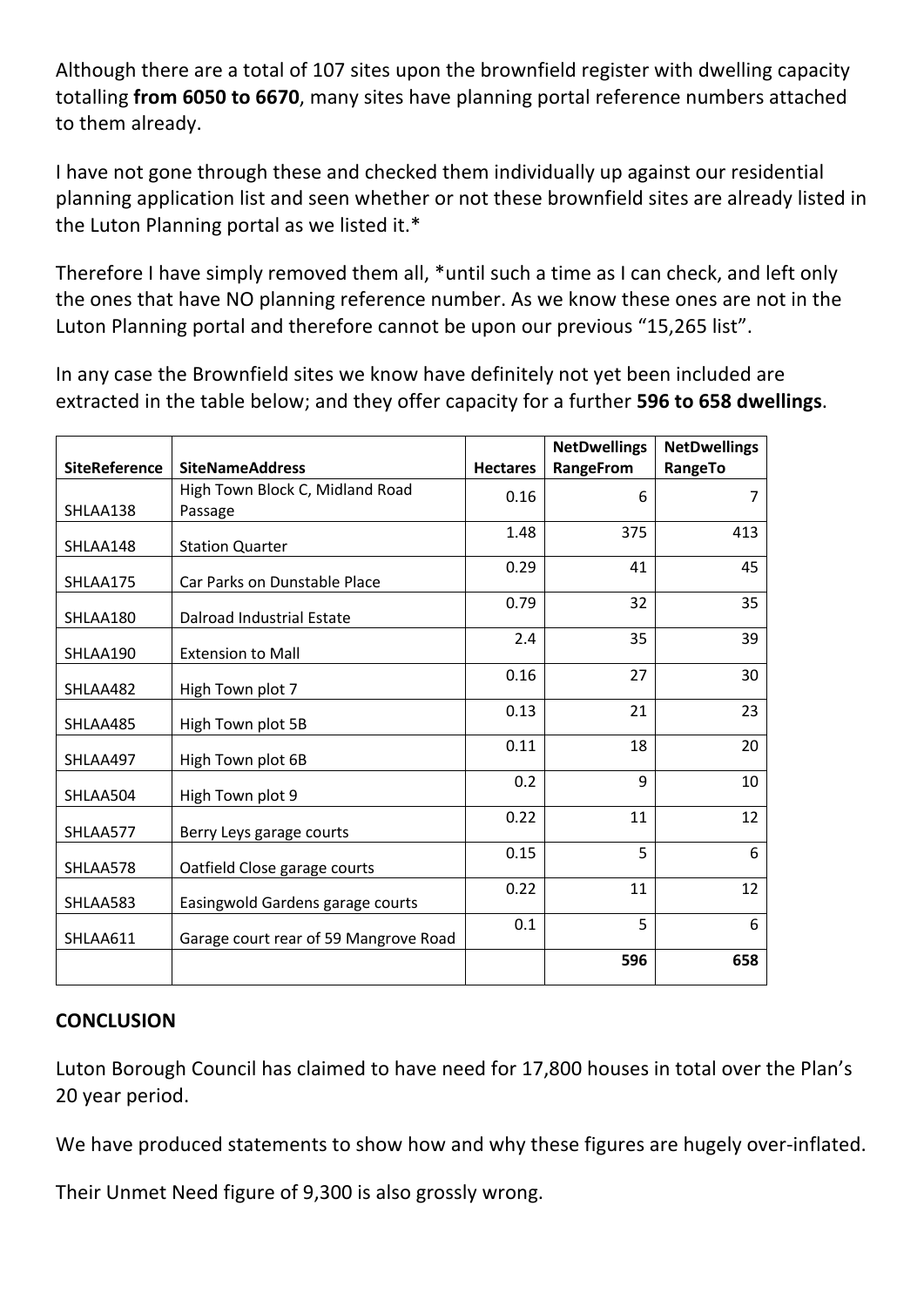For further discussion of this problem and views upon it, which this author fully supports, see David Doorman's four papers entitled below:

Response to Inspector ED171 ANALYSIS OF OAN needs based on 2016 ONS - APPENDIX 1 HOUSING PROJECTION

Response to Inspector ED 178 MATTER 22

RESPONSE TO INSPECTOR ED173

APPENDIX A OAN COMPARISONS ACROSS AUTHORITY AREAS

Our opinions are formed by conducting thorough in-depth research. We have established that Luton's housing numbers are inaccurate, exaggerated, not up-to-date and without firm demonstrable material basis.

They are at best blind estimations.

However you are now holding more robust evidence that has been produced and which renders the previous NHDC and Luton estimations obsolete.

The Inspector for the Luton Plan 2011-2030 agreed and ordered another AON study be carried out and he was in his right mind to order this.

I can confirm without doubt now, that this has not been done - in spite of the fact that Luton's Adopted Plan is already being reviewed currently.

See Luton Council employee for Place and Infrastructure, Laura Church's statement in Part 3's Appendixes admitting that a reviewed AON Study has never been undertaken since the old version back in 2015, and that the Luton Local Plan's Review has already occurred without it.

## **So the worst-case-scenario still being presented by Luton Council is thus:**

**They say they have:-**

**An Annual Need = 890**

**A 20 Year Total Need of = 17,800**

## **An Unmet Need = 9,300**

But we have produced the evidence showing there is no unfulfilled need. Hence we have negated the validity of this false claim.

In turn we have disproven the existence of any exceptional circumstances existing to warrant declassification of the 'East of Luton' Green Belt to make way for the 'East of Luton' Site.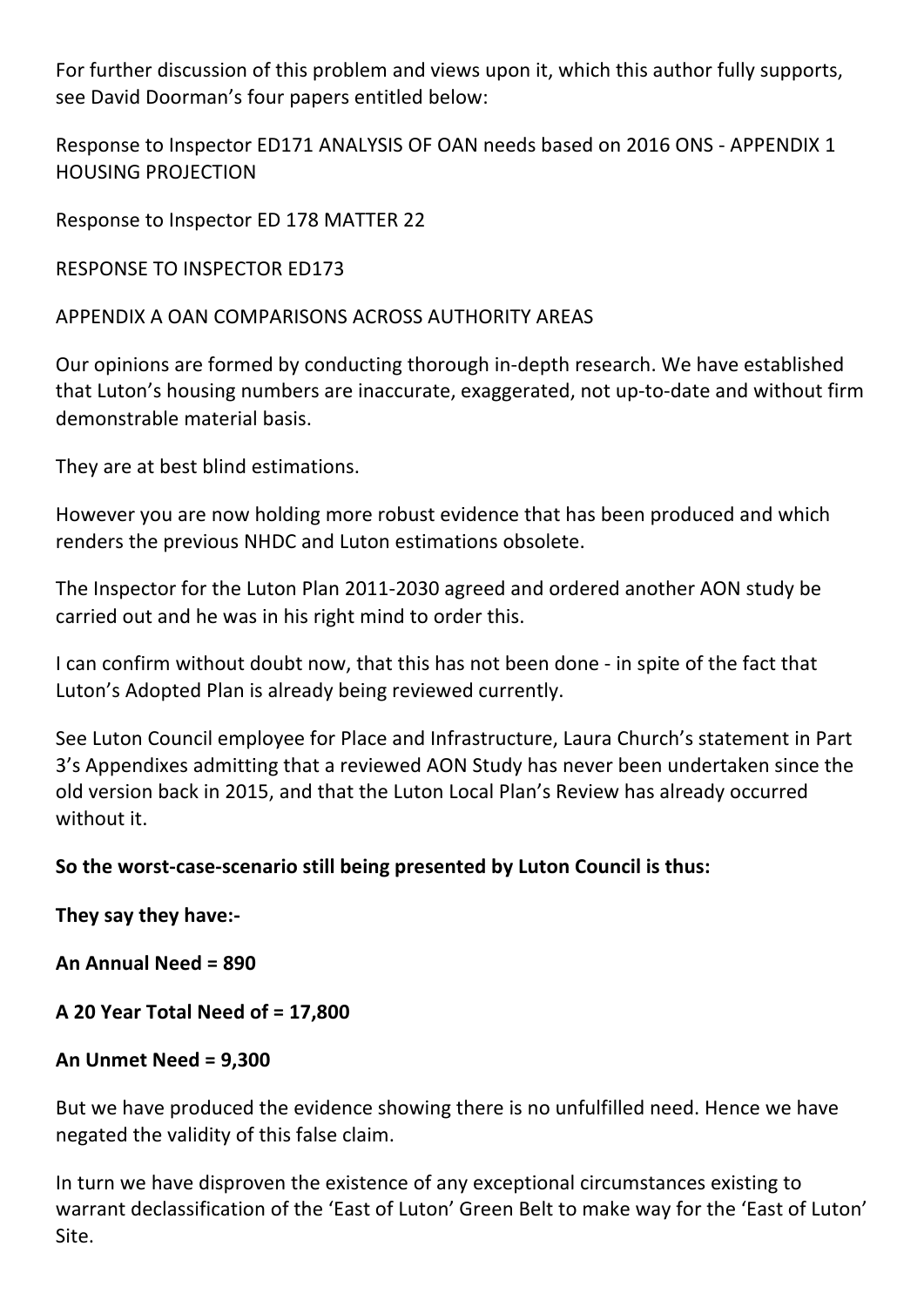# **Our final summary of Luton's own alternative sites meeting Luton's own needs are as follows:**

# **OPTION A: Using the LBC Housing Strategy 2015-2020 empty housing figures**

| <b>Source of Additional Sites</b>                                    | Number/<br>dwellings |
|----------------------------------------------------------------------|----------------------|
|                                                                      |                      |
| Existing/ passed Luton planning applications                         | 15,265               |
| Existing empty homes not yet brought back to habitation (LBC Housing | 997                  |
| Strategy 2015-2020)                                                  |                      |
| <b>Empty Commercial Properties of various sizes</b>                  | 1456                 |
| Empty Commercial Properties with Rateable Value under £10,000        | 3376                 |
| Empty Commercial Properties with Rateable Value over £10,000         | 2412                 |
| Dwellings upon Brownfield sites NOT in planning portal               | 596 to 658           |
| <b>TOTAL PROPERTIES AVAILABLE:</b>                                   | $24,102 -$           |
|                                                                      | 24,164               |
|                                                                      |                      |
| <b>Unmet Need</b>                                                    | $\boldsymbol{0}$     |
|                                                                      |                      |
|                                                                      |                      |
| <b>EXCESS ABOVE STATED 17,800 NEED</b>                               | 6302 - 6364          |

# **OPTION B: Using the LBC empty housing figures from February 2014**

| <b>Source of Additional Sites</b>                                  | Number/<br>dwellings |
|--------------------------------------------------------------------|----------------------|
| Existing/ passed Luton planning applications                       | 15,265               |
| Existing empty homes not yet brought back to habitation (LBC Empty | 1385                 |
| Housing Strategy figure for Feb 2014)                              |                      |
| <b>Empty Commercial Properties of various sizes</b>                | 1456                 |
| Empty Commercial Properties with Rateable Value under £10,000      | 3376                 |
| Empty Commercial Properties with Rateable Value over £10,000       | 2412                 |
| Dwellings upon Brownfield sites NOT in planning portal             | 596 to 658           |
| <b>TOTAL PROPERTIES AVAILABLE:</b>                                 | $24,490 -$           |
|                                                                    | 24,552               |
|                                                                    |                      |
| <b>Unmet Need</b>                                                  | 0                    |
|                                                                    |                      |
| <b>EXCESS ABOVE STATED 17,800 NEED</b>                             | 6690 - 6752          |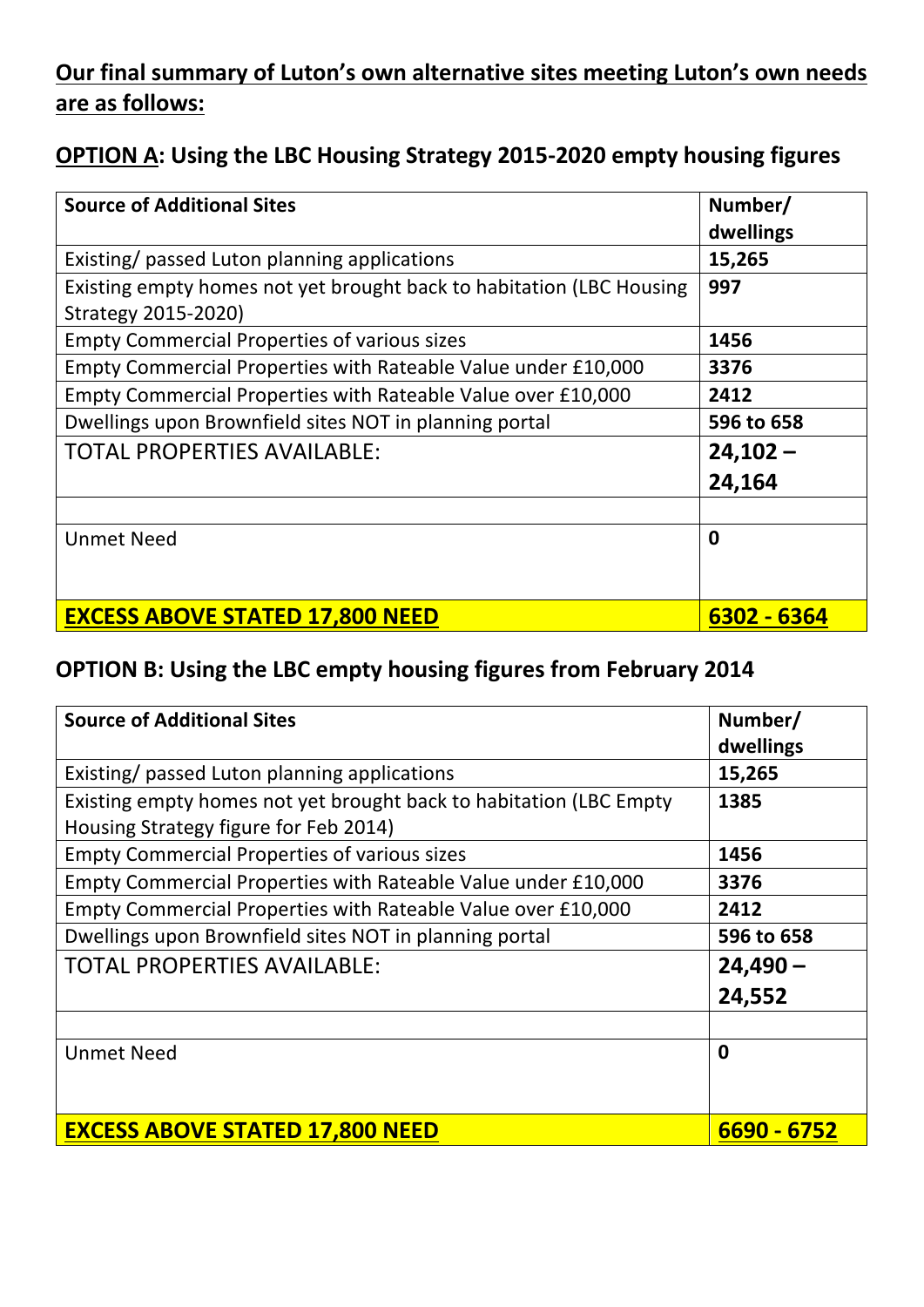# **OPTION C: Using the LBC "FOI 165 empty properties-(LBC-FOIR17Jul2012)" that were listed by address and postal code totalling 722 empty properties.**

| <b>Source of Additional Sites</b>                                    | Number/<br>dwellings |
|----------------------------------------------------------------------|----------------------|
| Existing/ passed Luton planning applications                         | 15,265               |
| Existing 722 empty homes not yet brought back to habitation "FOI 165 | 722                  |
| empty properties-(LBC-FOIR17Jul2012)"                                |                      |
| <b>Empty Commercial Properties of various sizes</b>                  | 1456                 |
| Empty Commercial Properties with Rateable Value under £10,000        | 3376                 |
| Empty Commercial Properties with Rateable Value over £10,000         | 2412                 |
| Dwellings upon Brownfield sites NOT in planning portal               | 596 to 658           |
| <b>TOTAL PROPERTIES AVAILABLE:</b>                                   | $23,827 -$           |
|                                                                      | 23,889               |
|                                                                      |                      |
| <b>Unmet Need</b>                                                    | $\mathbf 0$          |
|                                                                      |                      |
| <b>EXCESS ABOVE STATED 17,800 NEED</b>                               | 6027 - 6089          |

**All Three Options A-C Displayed as a Table:**

| <b>Total Available</b>           | No./ dwellings IN EXCESS | The Varying Luton Empty Housing     |  |
|----------------------------------|--------------------------|-------------------------------------|--|
| <b>Dwelling/Spaces</b>           | of 17,800                | <b>Figure Sources</b>               |  |
| $24,102 - 24,164$<br>6302 - 6364 |                          | <b>OPTION A - LBC Housing</b>       |  |
|                                  |                          | <b>Strategy 2015-2020</b>           |  |
| $24,490 - 24,552$                | 6690 - 6752              | <b>OPTION - Empty Houses</b>        |  |
|                                  |                          | February 2014                       |  |
| $23,827 - 23,889$                | 6027 - 6089              | <b>OPTION C - Empty Properties-</b> |  |
|                                  |                          | 17Jul2012                           |  |

**So finally in answer to the original questions.**

#### **Qu: What housing capacity does Luton have already within its own border?**

**Answer:** There is total capacity for between 23,827 to 24,552 dwellings AT LEAST. I am also sure we could find further overlooked space if we had more time to search.

#### **Qu: What alternatives to the "East of Luton" Sites exist within Luton's own border?**

**Answer:** There is alternative space for all of Luton's sites. There is actually additional capacity for 6027 to 6752 dwellings in excess of the 17,800.